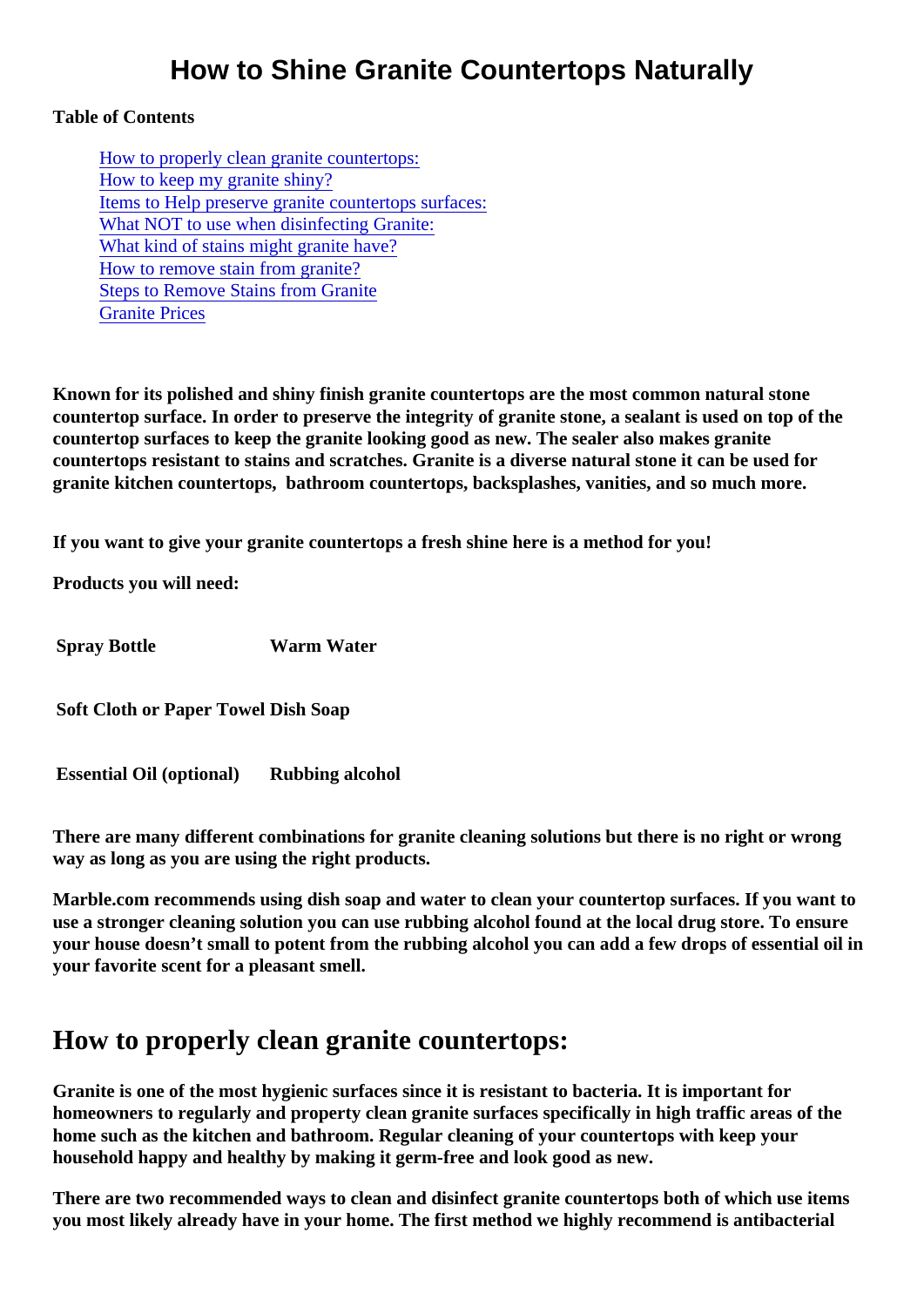<span id="page-1-0"></span>**dish soap and water. The second method is isopropyl alcohol and water mixture. Isopropyl alcohol, commonly known as rubbing alcohol mixed with water is an effective disinfectant solution for disinfecting granite.**

**There are also specific cleaner "made for granite" so if you want to make the cleaning process fast and as easy as possible you can purchase granite cleaner for your home. No matter what method you choose maintaining the proper care of your granite surfaces will keep them looking good as new.**

## **How to keep my granite shiny?**

**If you have dull granite using specific granite shining products or polish is the best way to keep your granite countertops shiny. There are DIY methods online claiming to use a small amount of cooking oil on your granite surfaces but we do not recommend it. Using a naturals tone polishing product every few weeks will keep your granite countertop like new.**

**If granite is dull beyond repair you can simply reseal it! A common misconception among granite countertop owners is that they need a professional service to reseal their countertops. Homeowners can purchase a natural stone sealer and apply it themselves to help retain granite's natural shine and protect it from damage.**

## **Items to Help preserve granite countertops surfaces:**

**Even though granite countertops are extremely durable being heat, scratch, and stain-resistant it always helps to take precautionary measures to ensure the beauty of your granite stays intact.** 

Cutting Boards: **Using a cutting board is highly recommended on granite surfaces. This will prevent any markings on the surface itself as well as keep knives sharp. Since granite countertops are so durable they have dulling effects on sharp kitchen utensils.** 

Coasters: **Using a coaster in your home can prevent drinks places on your countertop surfaces from leaving ring marks.** 

Hot Pads: **If you have ever had non-heat-resistant countertops you definitely own a hot pad and there is no reason for it to fall to the wayside once you get natural stone granite. Is a great precaution to take no matter what type of countertop you have.**

## **What NOT to use when disinfecting Granite:**

**Common household clean products such as Lysol and Clorox are a big no-no when cleaning and disinfecting granite countertops. No acidic, alkaline, or harsh cleaners should be used on Granite. Beware of common household products such as nail polish remover, glass cleaner, and bleach on granite surfaces since these substances will weaken the sealant on your granite.** 

# **What kind of stains might granite have?**

**Granite is a low maintenance countertop material. Granite is a very durable stone that is resistant to scratching, cracking, and chipping. Unfortunately, though these countertops are not 100% stain resistant.**

**There are two types of stains that happen on granite surface organic stains and oil-based stains. Organic stains are caused by spills of coffee, tea, wine, fruit juice, or food that can cause a brownish**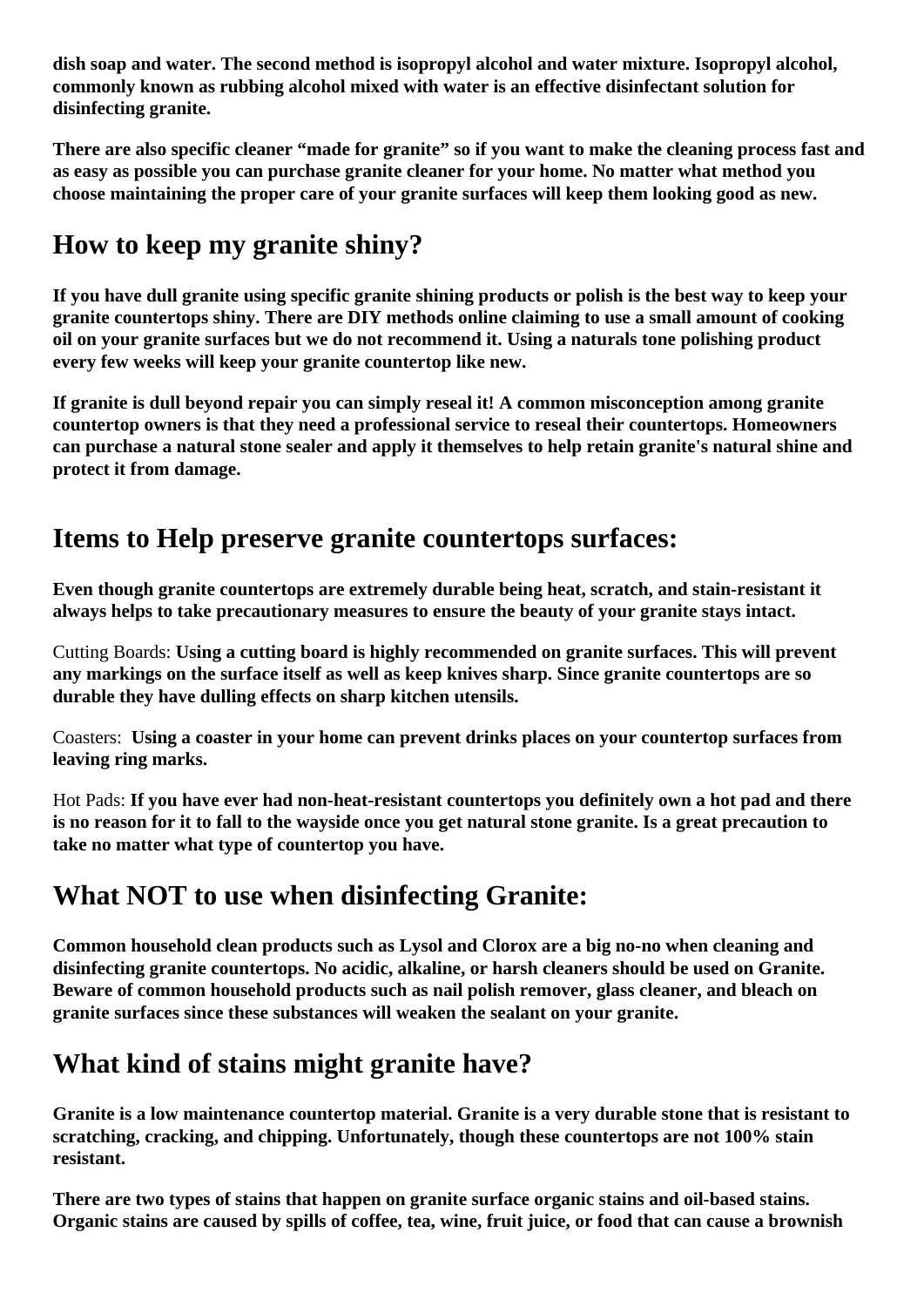<span id="page-2-0"></span>**stain. Oil-based stains are caused by nail polish, cosmetics, or cooking oil can make the stone darker causing a section of the darker area. Luckily these stains will not ruin granite countertops and are easy to remove.**

## **How to remove stain from granite?**

**Just like when cleaning granite, there is an at-home remedy for removing stains from granite that does not require you to purchase an additional product. Using baking soda and water, make a paste. Use the paste to scrub the granite surface using a soft bristle brush, sponge, or washcloth. For tough stains, this process may take several tries.**

 **If you do not have time to diligently scrub out stains you can leave the paste on the stain until it dries. You can leave the paste there for as long as you see fit. Once you feel it has been on for a significant amount of time, rinse with warm water, and repeat until the stain has been removed.**

| <b>Good Products for Cleaning &amp; Disinfecting</b><br><b>Granite</b> | <b>Bad Products for Cleaning &amp; Disinfecting Granite</b>   |
|------------------------------------------------------------------------|---------------------------------------------------------------|
| <b>Anti-Bacterial Soap</b>                                             | <b>Acidic Cleaners ex: vinegar</b>                            |
| <b>Isopropyl Alcohol</b>                                               | Harsh Cleaning Products ex: Clorox Bleach, Windex,<br>& Lysol |
| <b>Specific Granite Cleaner Products</b>                               | <b>Alkaline Cleaners ex: Sodium Hydroxide</b>                 |

## **Steps to Remove Stains from Granite**

**Step 1:**

**Apply a granite cleaner or baking soda & water paste**

**Step 2:**

**Gently scrub with a soft-bristled brush or sponge**

**Step 3:**

**Rinse and wipe down with a microfiber cloth**

## **Granite Prices**

**Granite countertop price with installation often varies and depends on the stone, the installation location. The stone price also depends on many factors such as country of origin, rareness, current import taxes and fees, transportation cost, and much more. Typically the total costs of granite**